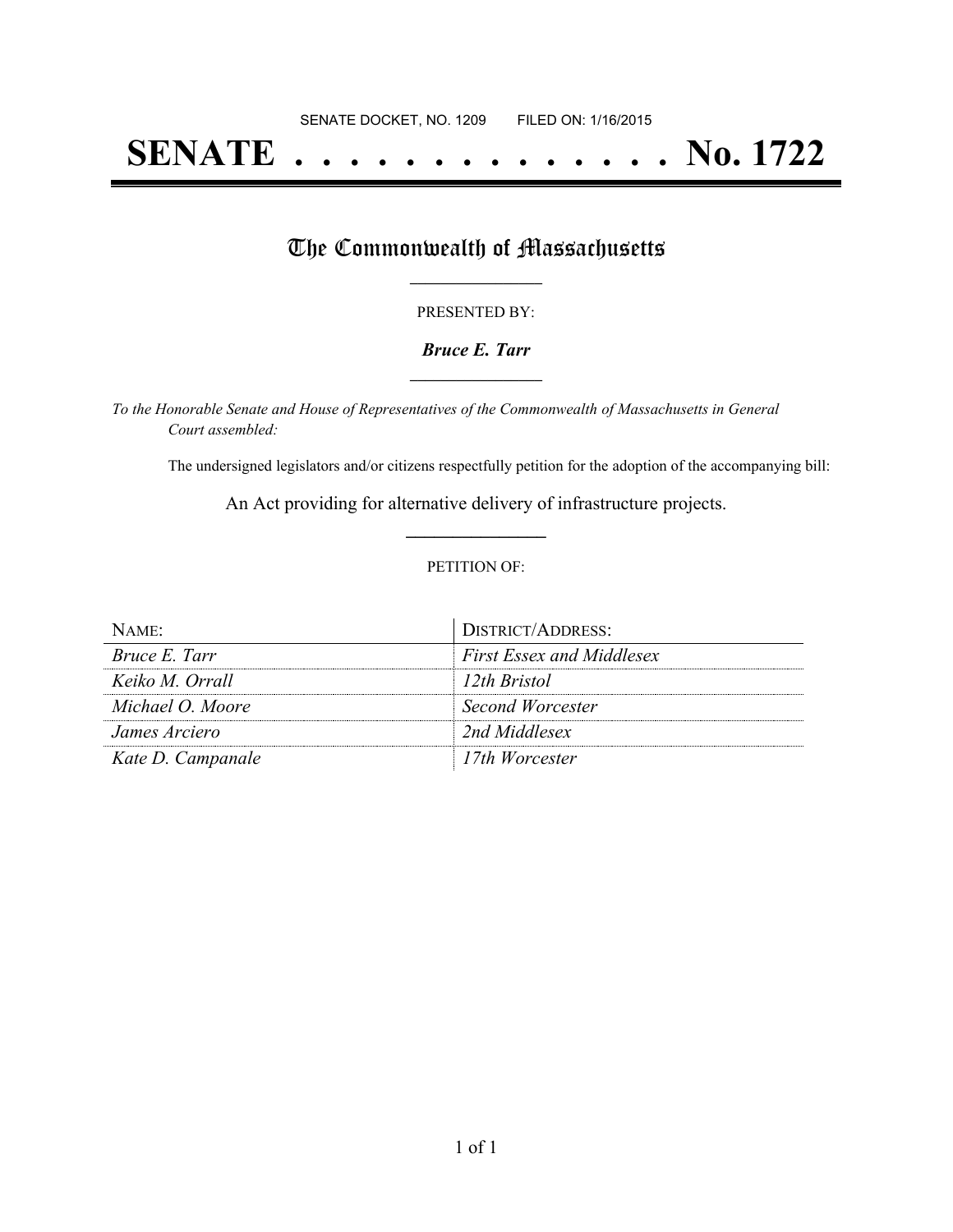SENATE DOCKET, NO. 1209 FILED ON: 1/16/2015

# **SENATE . . . . . . . . . . . . . . No. 1722**

By Mr. Tarr, a petition (accompanied by bill, Senate, No. 1722) of Bruce E. Tarr, Keiko M. Orrall, Michael O. Moore, James Arciero and others for legislation relative providing for alternative delivery of infrastructure projects. State Administration and Regulatory Oversight.

# The Commonwealth of Massachusetts

**In the One Hundred and Eighty-Ninth General Court (2015-2016) \_\_\_\_\_\_\_\_\_\_\_\_\_\_\_**

**\_\_\_\_\_\_\_\_\_\_\_\_\_\_\_**

An Act providing for alternative delivery of infrastructure projects.

Be it enacted by the Senate and House of Representatives in General Court assembled, and by the authority *of the same, as follows:*

2 amended by inserting after chapter 40W the following new chapter:-

- 3 CHAPTER 40X
- 4 PUBLIC PRIVATE PARTNERSHIPS

5 Section 1. Notwithstanding any general or special law to the contrary, a public agency, as

6 defined pursuant to section 44A of chapter 149, may elect to use public private partnerships

7 pursuant to section 1 to 18, inclusive.

8 Section 2. As used in section 1 to 18, inclusive, of this chapter the following words and

9 phrases when used in this chapter shall have the meanings given to them in this section unless

10 the context clearly indicates otherwise: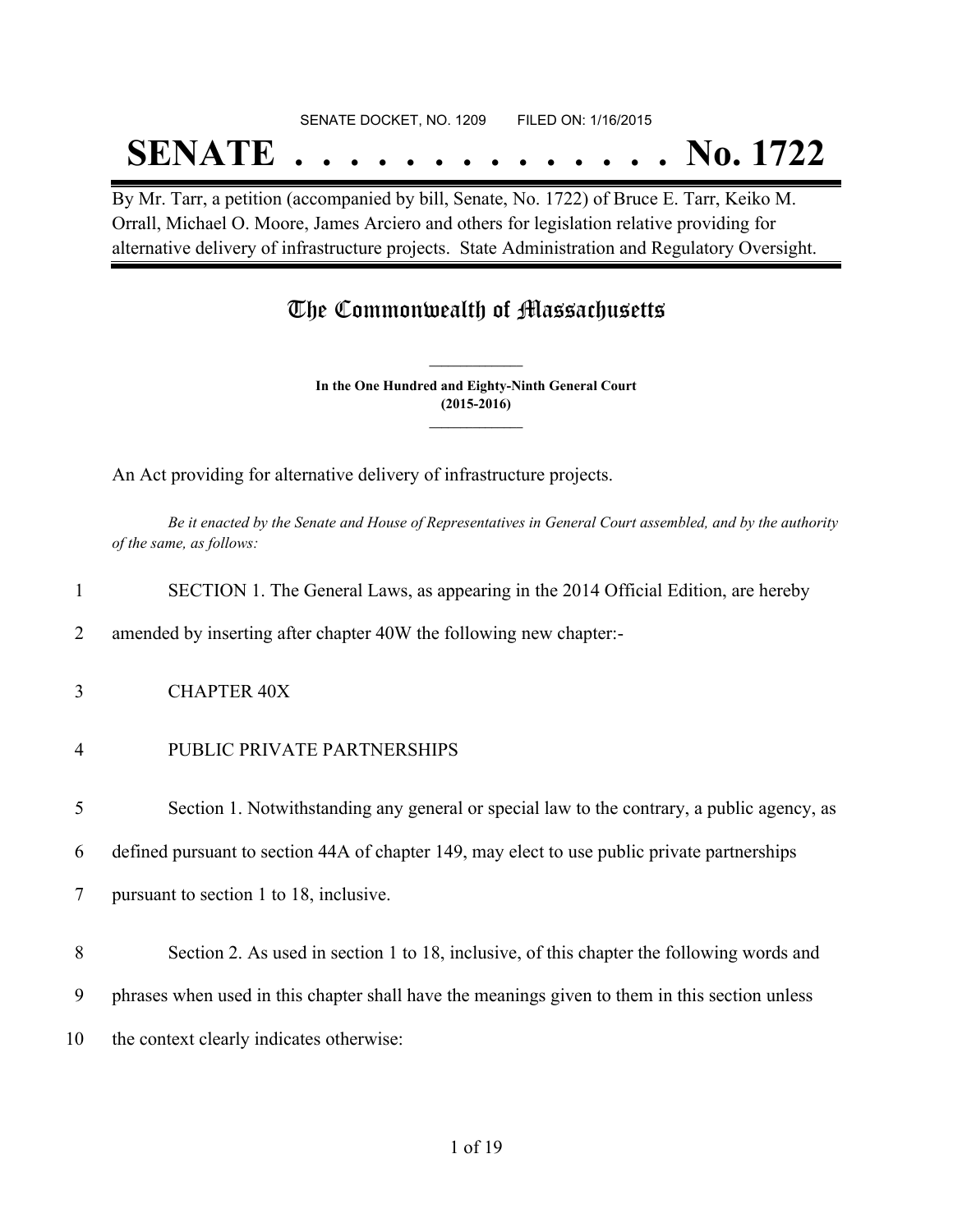| "Eligible project." A building or facility, including associated collection and distribution<br>infrastructure, used for public water supply or treatment, storm water treatment and disposal, or<br>"Material default." A default by the operator in the performance of its duties under<br>section 11 which jeopardizes adequate service to the public from an eligible project.<br>"Operator." The private entity that is responsible for an eligible project or a portion of an |
|-------------------------------------------------------------------------------------------------------------------------------------------------------------------------------------------------------------------------------------------------------------------------------------------------------------------------------------------------------------------------------------------------------------------------------------------------------------------------------------|
|                                                                                                                                                                                                                                                                                                                                                                                                                                                                                     |
|                                                                                                                                                                                                                                                                                                                                                                                                                                                                                     |
|                                                                                                                                                                                                                                                                                                                                                                                                                                                                                     |
|                                                                                                                                                                                                                                                                                                                                                                                                                                                                                     |
|                                                                                                                                                                                                                                                                                                                                                                                                                                                                                     |
|                                                                                                                                                                                                                                                                                                                                                                                                                                                                                     |
|                                                                                                                                                                                                                                                                                                                                                                                                                                                                                     |
|                                                                                                                                                                                                                                                                                                                                                                                                                                                                                     |
| eligible project, including acquisition, design, construction, improvement, renovation, expansion,                                                                                                                                                                                                                                                                                                                                                                                  |
|                                                                                                                                                                                                                                                                                                                                                                                                                                                                                     |
| "Private entity." An individual, corporation, limited liability company, partnership, joint                                                                                                                                                                                                                                                                                                                                                                                         |
|                                                                                                                                                                                                                                                                                                                                                                                                                                                                                     |
| "Public-private partnership agreement." An agreement between a public agency and a                                                                                                                                                                                                                                                                                                                                                                                                  |
| private entity that involves the planning, financing, development, or operation, or combination                                                                                                                                                                                                                                                                                                                                                                                     |
| thereof, of an eligible project using any delivery method or agreement or combination of                                                                                                                                                                                                                                                                                                                                                                                            |
| methods or agreements that the public agency determines will address the needs of the public                                                                                                                                                                                                                                                                                                                                                                                        |
|                                                                                                                                                                                                                                                                                                                                                                                                                                                                                     |
|                                                                                                                                                                                                                                                                                                                                                                                                                                                                                     |
| "Responsible offeror." An offeror that has submitted a responsive proposal and possesses                                                                                                                                                                                                                                                                                                                                                                                            |
|                                                                                                                                                                                                                                                                                                                                                                                                                                                                                     |

reliability to assure good faith performance.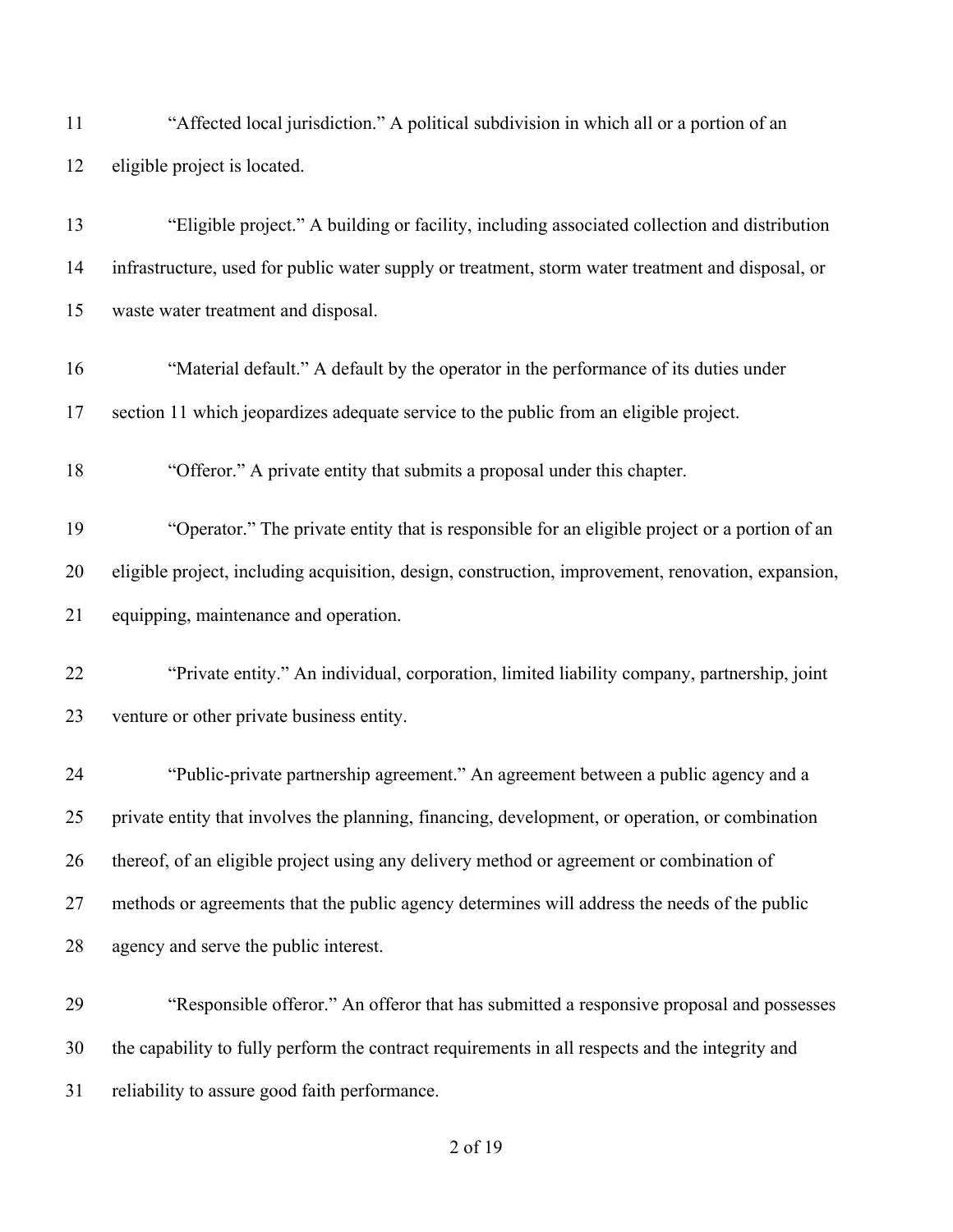| 32 |  |  | "Revenue." Any of the following generated by an eligible project: |  |
|----|--|--|-------------------------------------------------------------------|--|
|    |  |  |                                                                   |  |

(1) A user fee.

(2) A service payment.

 "Service payment." A performance-based payment to the operator of an eligible project pursuant to a public-private partnership agreement.

- "User fee." The rate or other charge imposed by the operator or the public agency, as applicable, for use of the eligible project.
- Section 3. Grant of Authority

 Notwithstanding any general or special law to the contrary, a public agency may solicit proposals and enter into a public-private partnership agreement for an eligible project with that responsible offeror submitting the proposal that is most advantageous to the public agency in accordance with this chapter; provided, however, that the public-private partnership agreement shall not be subject to section 14 to 21, inclusive, of chapter 149A and the competitive bid requirements set forth in sections 44 to 57, inclusive, of chapter 7C, section 39M of chapter 30, or sections 44A to 44J, inclusive, of chapter 149 of the General Laws; and provided further, that each such contract shall be awarded pursuant to chapter 30B of the General Laws, except for clause (3) of paragraph (b) of section 6, clause (3) of paragraph (e) of said section 6, paragraph (g) of said section 6 and sections 13 and 16.

Section 4. Unsolicited proposals.

 A private entity may request consideration and approval of a proposed public-private partnership agreement for an eligible project. The request may be submitted to the applicable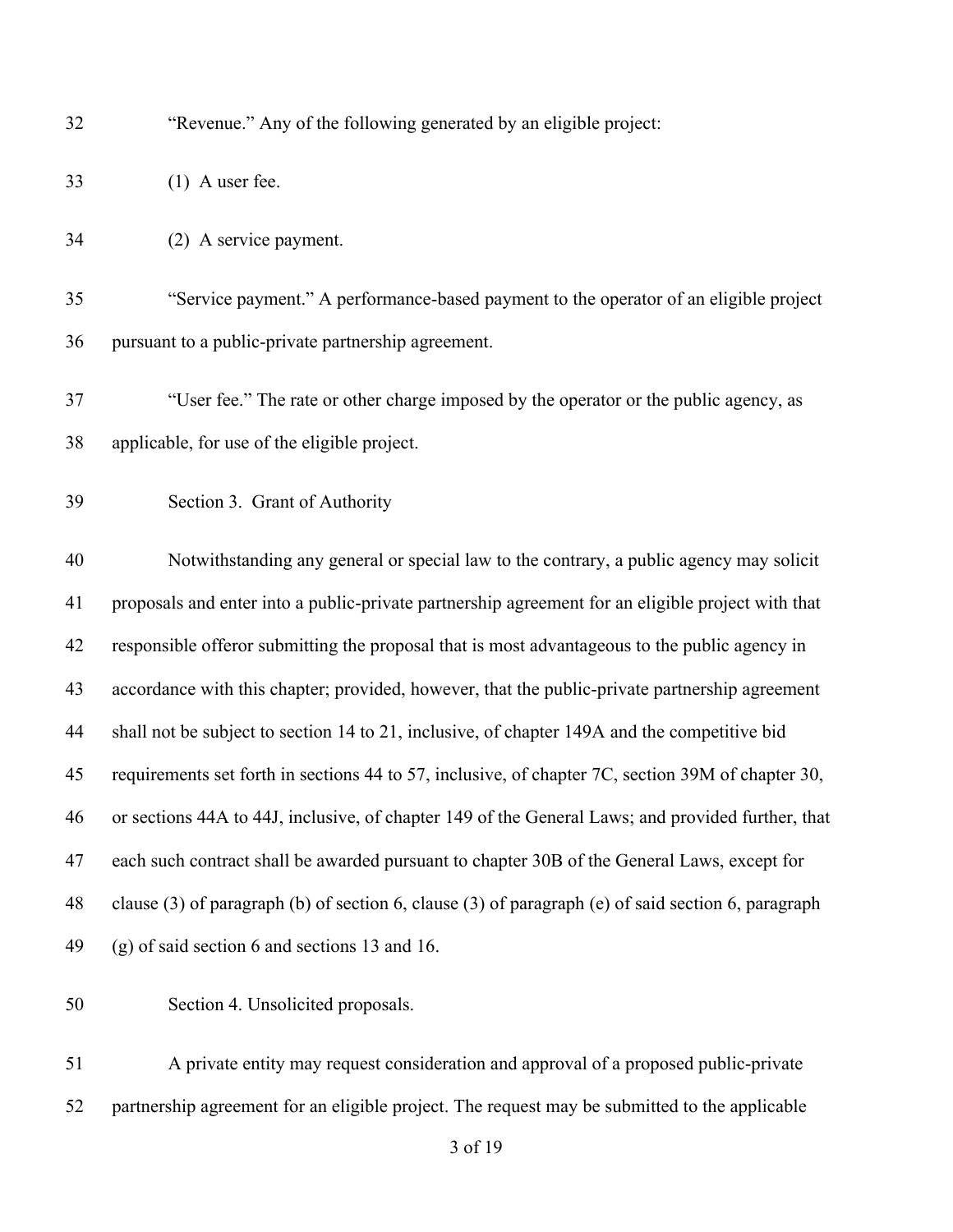| 53 | public agency, and any proposal under this section shall not be approved unless the public            |
|----|-------------------------------------------------------------------------------------------------------|
| 54 | agency follows procedures outlined in section 5. A request shall be accompanied by the                |
| 55 | following material and information:                                                                   |
| 56 | $(1)$ A topographic map of 1:2,000 or other appropriate scale indicating the location of the          |
| 57 | eligible project.                                                                                     |
| 58 | (2) A description of the eligible project, including the conceptual design of the facility or         |
| 59 | a conceptual plan for the provision of services and a schedule for the initiation of and completion   |
| 60 | of the eligible project to include the proposed major responsibilities and timeline for activities to |
| 61 | be performed by both the public agency and private entity.                                            |
| 62 | (3) A statement setting forth the method by which the private entity proposes to secure               |
| 63 | the necessary property interests required for the eligible project. The statement shall include the   |
| 64 | following:                                                                                            |
| 65 | (i) The names and addresses, if known, of the current owners of the property needed for               |
| 66 | the eligible project.                                                                                 |
| 67 | (ii) The nature of the property interests to be acquired.                                             |
| 68 | (4) Information relating to the current plans, if any, for development of facilities to be            |
| 69 | used by a public agency that are similar to the eligible project being proposed by the private        |
| 70 | entity.                                                                                               |
| 71 | (5) A list of all permits and approvals required for the eligible project from federal, state         |
| 72 | or political subdivisions and a projected schedule for obtaining the permits and approvals.           |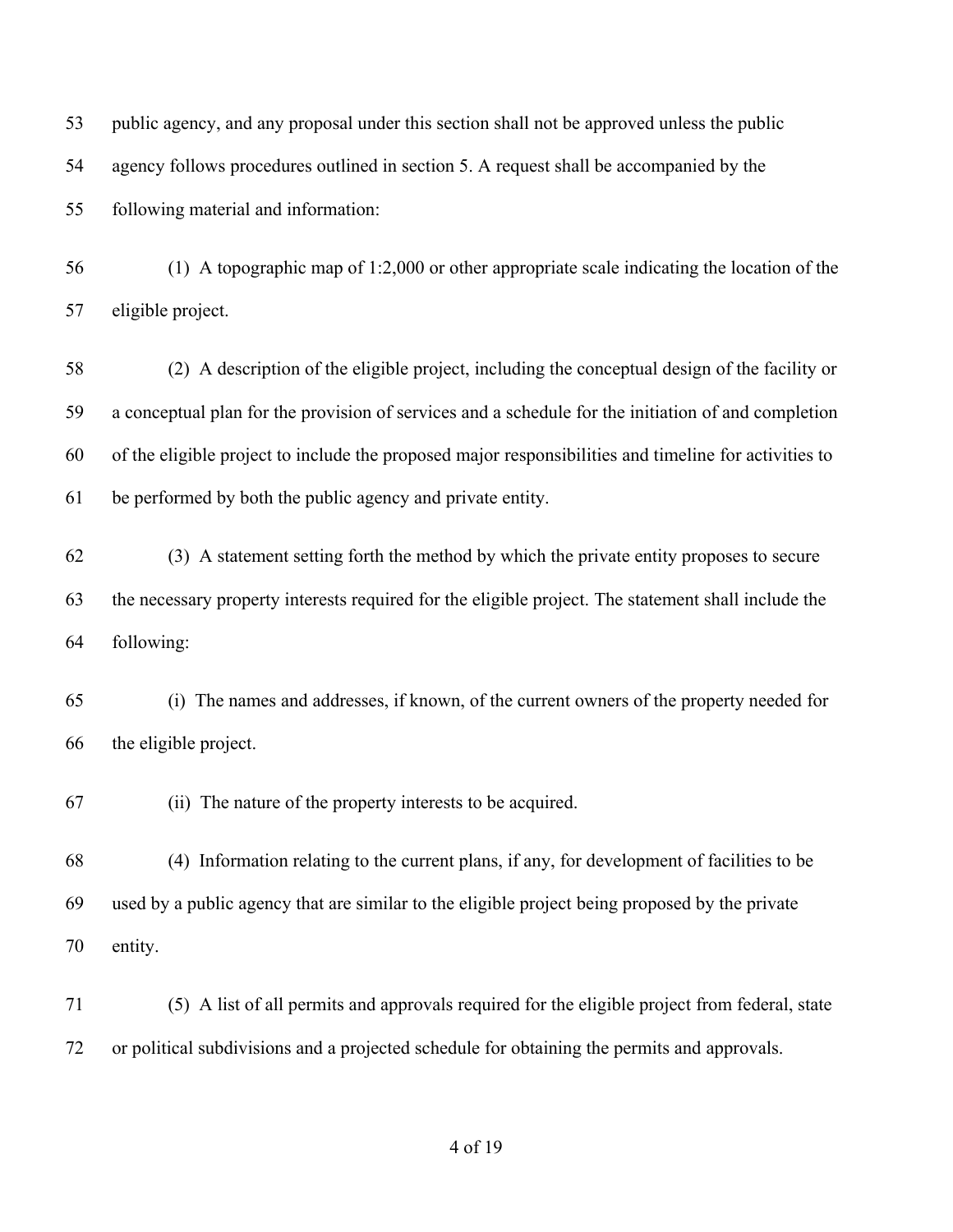(6) A list of any utility facilities known to the private entity that may be crossed or affected by the eligible project and a statement of the plans of the operator to accommodate the crossings or affected facilities.

 (7) A statement setting forth the private entity's general plans for financing the eligible project, including the sources of the private entity's funds.

 (8) The names and addresses of the persons who may be contacted for further information concerning the request.

 (9) User fees and other service payments proposed in the public-private partnership agreement, including frequency of assessments and the methodology and circumstances for changes to the user fees or other service payments.

 (10) Any additional material and information as the public agency may reasonably request.

### Section 5. Solicitation of proposals

 (a) The request for proposals for an eligible project shall specify the method for comparing proposals to determine the proposal offering the lowest overall cost to the public agency, including, but not limited to, all capital financing, operating and maintenance and life- cycle costs. If the public agency awards the contract to an offeror who did not submit the proposal with the lowest overall cost, the public agency shall explain the reason for the award in writing. The request for proposals shall set forth performance guarantees, which the selected offeror will be required to meet in operating the eligible project as constructed or improved. The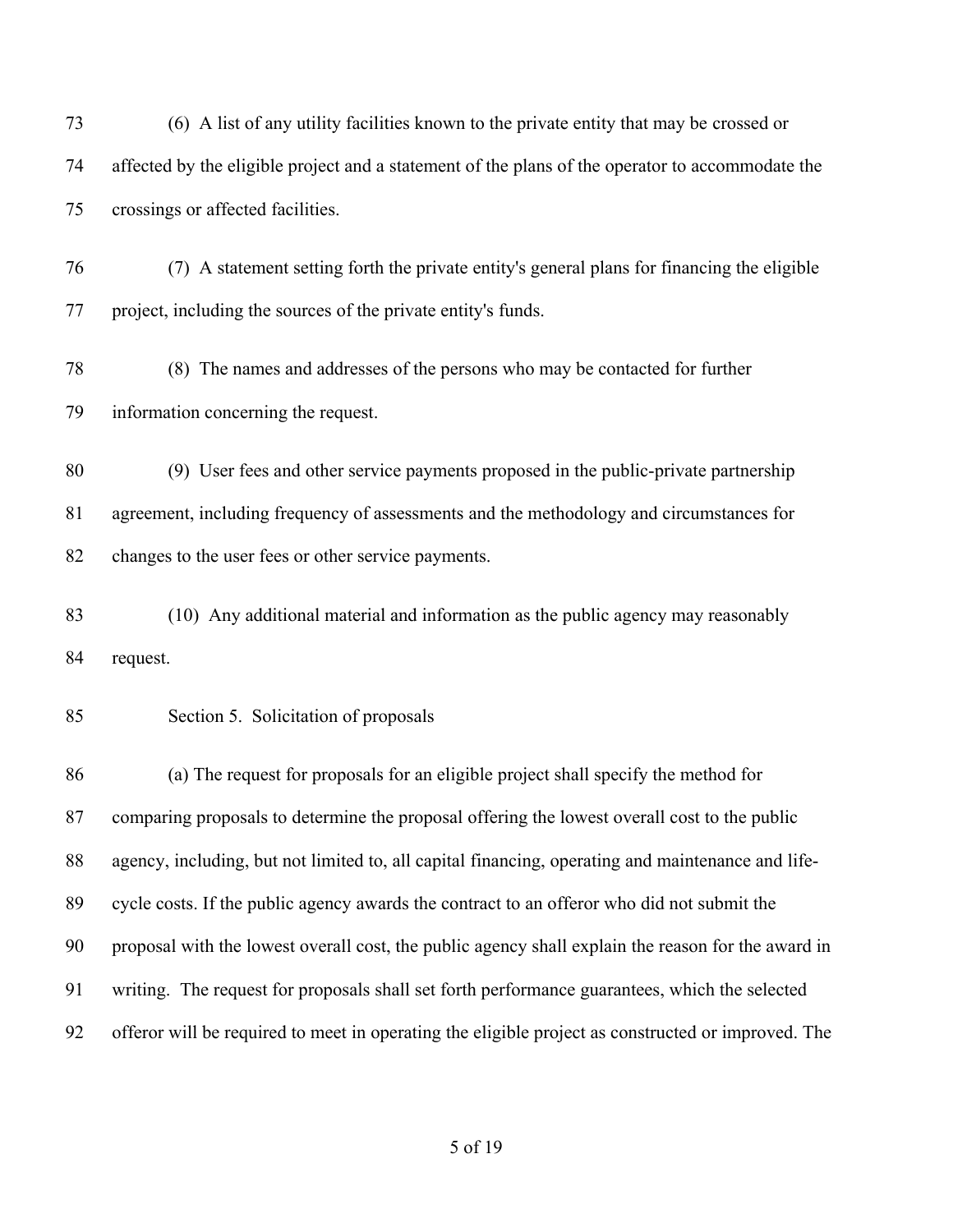public-private partnership agreement that is negotiated with the selected offeror based on the request for proposals shall, shall contain the terms required in section 7.

 (b) The chief procurement officer of the public agency shall solicit proposals through a request for proposals which shall include those items in subsection of (a) of this section 5 and those items in clauses (1) and (2) of paragraph (b) of section 6 of chapter 30B of the General Laws and the proposed key contractual terms and conditions for the public-private partnership agreement, some of which may be mandatory or non-negotiable. The request for proposals may also request proposals or offer options for fulfillment of other contractual terms and other matters as may be determined by the public agency. The request for proposals shall provide for the submission of separate price proposal and shall indicate when and how the offerors shall submit the price proposal.

 (c) Copies of a request for proposals shall be made available to any interested person residing within the affected local jurisdiction upon request to the public agency. A public agency may establish procedures for the distribution of a request for proposals, including the imposition of a fee to reimburse the public agency for the costs of photocopying and mailing.

 (d) Offerors shall submit their sealed proposals to ensure that they are received prior to the time and date established for receipt of the proposals. Sealed proposals shall be submitted in the format required by the public agency. All sealed proposals shall be opened at the time, date and place designated in the request for proposals.

 (e) The public agency may charge a reasonable fee to cover the costs of processing, reviewing and evaluating the proposal, including reasonable attorney fees and fees for financial and other necessary advisers or consultants.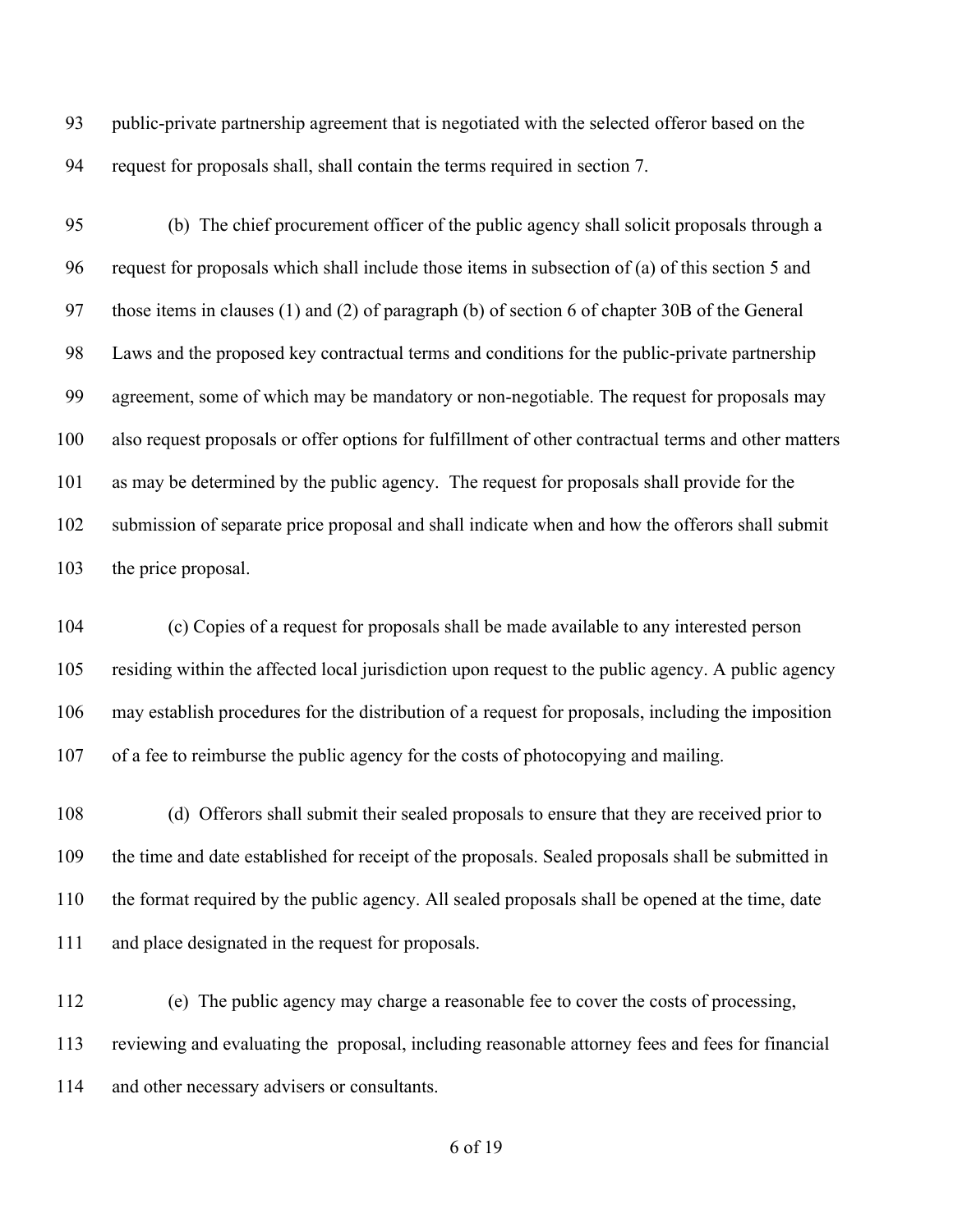| 115 | Section 6. Evaluation of proposals.                                                                  |
|-----|------------------------------------------------------------------------------------------------------|
| 116 | (a) Evaluation criteria. A public agency shall evaluate each proposal to determine which             |
| 117 | one, if any, has the best value for and is in the best interest of the public agency. In making this |
| 118 | determination, a public agency may consider any of the following:                                    |
| 119 | $(1)$ Price.                                                                                         |
| 120 | (2) Financial commitment.                                                                            |
| 121 | (3) Innovative financing.                                                                            |
| 122 | (4) Bonding Capacity.                                                                                |
| 123 | (5) Technical, scientific, technological or socioeconomic merit and innovation.                      |
| 124 | (6) Design, operation and feasibility of the eligible project.                                       |
| 125 | (7) Public reputation, qualifications, industry experience, and financial capacity of the            |
| 126 | private entity.                                                                                      |
| 127 | (8) The compatibility of the proposal with existing and future land use plans of the                 |
| 128 | affected local jurisdictions.                                                                        |
| 129 | (9) The compatibility of the proposal with existing statutory, regulatory, and planning              |
| 130 | requirements of the affected local jurisdictions as well as regional, state, and federal entities    |
| 131 | (10) Other factors deemed appropriate by the public agency.                                          |
| 132 | (b) Weighted consideration. The relative importance of each evaluation factor shall be               |
| 133 | fixed prior to opening the proposals.                                                                |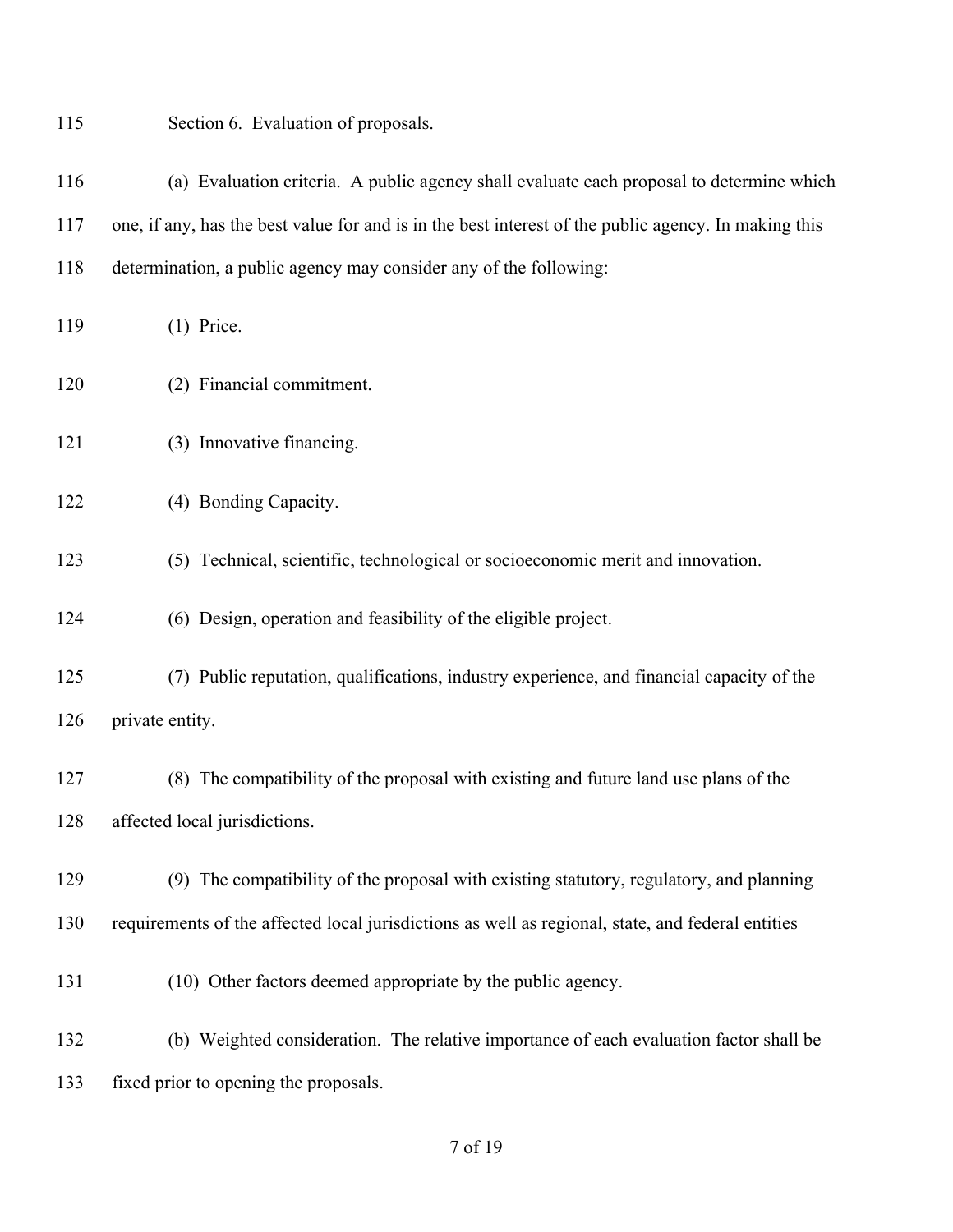(c) Discussion with responsible offerors and revision of proposals. As provided in the request for proposals, discussions and negotiations may be conducted with responsible offerors for the purpose of clarification and of obtaining best and final offers. Responsible offerors shall be accorded fair and equal treatment with respect to any opportunity for discussion and revision of proposals. In conducting discussions, there shall be no disclosure of any information derived 139 from proposals submitted by competing offerors.

 (d) Selection for negotiation. The responsible offeror whose proposal is determined in writing to be the best value for and in the best interests of the public agency, taking into consideration all evaluation factors, shall be selected for contract negotiation.

 (e) Cancellation. A request for proposals may be canceled at any time prior to the time a public private partnership agreement is executed by all parties when it is in the best interests of the public agency.

 (f) Award. Upon reaching an agreement with a responsible offeror, the public agency shall enter into a public-private partnership agreement with the responsible offeror. The public- private partnership agreement shall be consistent with the requirements of this chapter. If agreement cannot be reached with the responsible offeror, then negotiations shall be formally terminated with the responsible offeror. If proposals were submitted by one or more other responsible offerors, negotiations may be conducted with the other responsible offeror or offerors in the order of their respective qualification ranking. The contract may be awarded to the responsible offeror whose proposal is then ranked as providing the best value.

Section 7. Implementation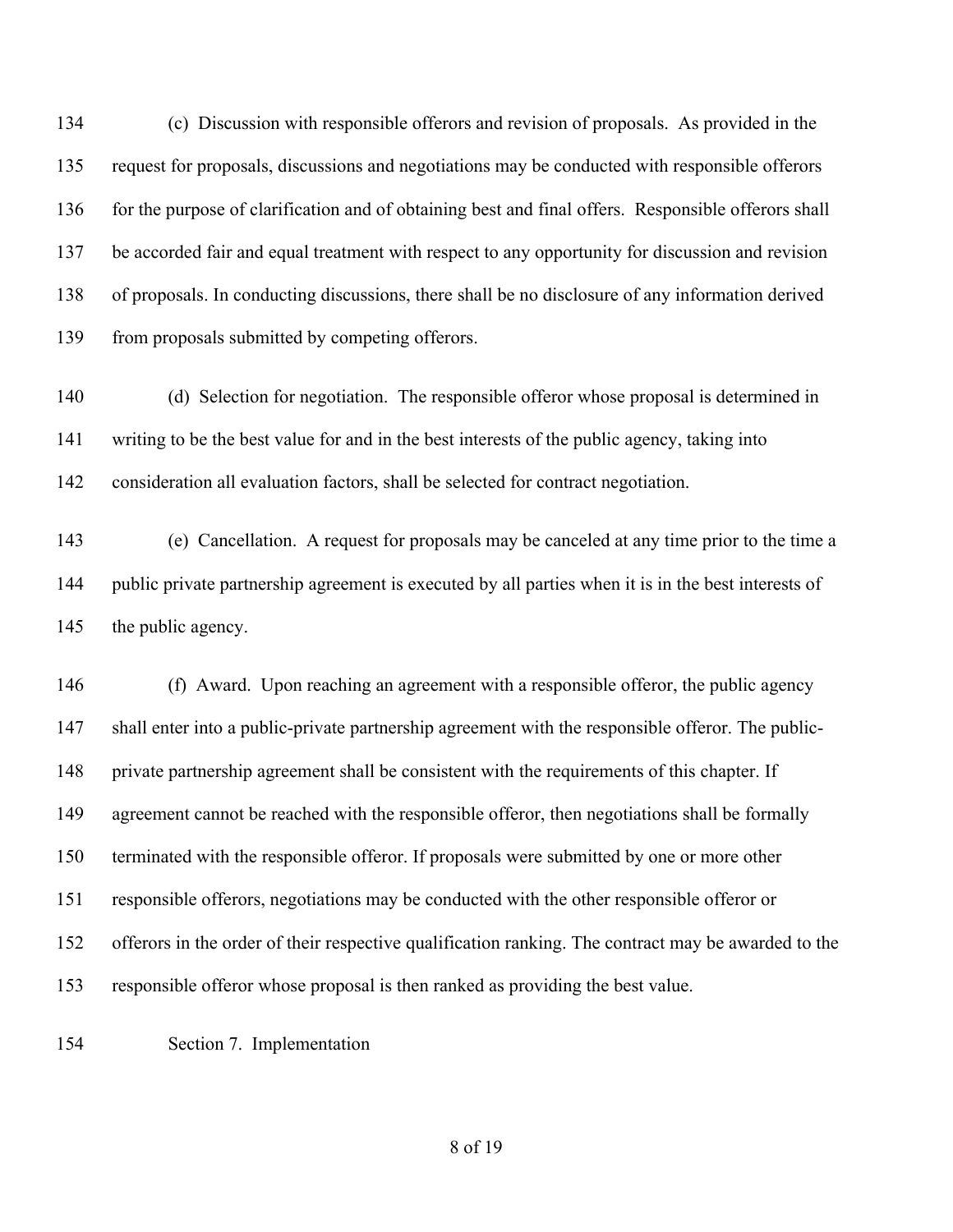(a) Contracts. Prior to acquiring, financing, designing, constructing, improving, renovating, expanding, equipping, maintaining or operating the eligible project, the private entity shall enter into a comprehensive partnership contract detailing the public-private partnership agreement with the public agency. The contract shall provide for all of the following:

 (1) Delivery of maintenance, performance and payment bonds or letters of credit in connection with the acquisition, design, construction, improvement, renovation, expansion, equipping, maintenance or operation of the eligible project, in the forms and amounts satisfactory to the public agency.

 (2) Review of plans and specifications for the eligible project by the public agency and approval by the public agency if the plans and specifications conform to standards acceptable to the public agency. This paragraph may not require the private entity to complete design of an eligible project prior to the execution of a contract.

 (3) Inspection of the eligible project by the public agency to ensure that the operator's activities are acceptable to the public agency in accordance with the public-private partnership agreement.

 (4) Maintenance of policies of liability insurance, copies of which shall be filed with the public agency accompanied by proofs of coverage, self-insurance, in form and amount 172 satisfactory to the public agency and reasonably sufficient to insure coverage of tort liability to the public and employees and to enable the continued operation of the eligible project.

 (5) Monitoring of the practices of the operator by the public agency to ensure that the eligible project is properly maintained.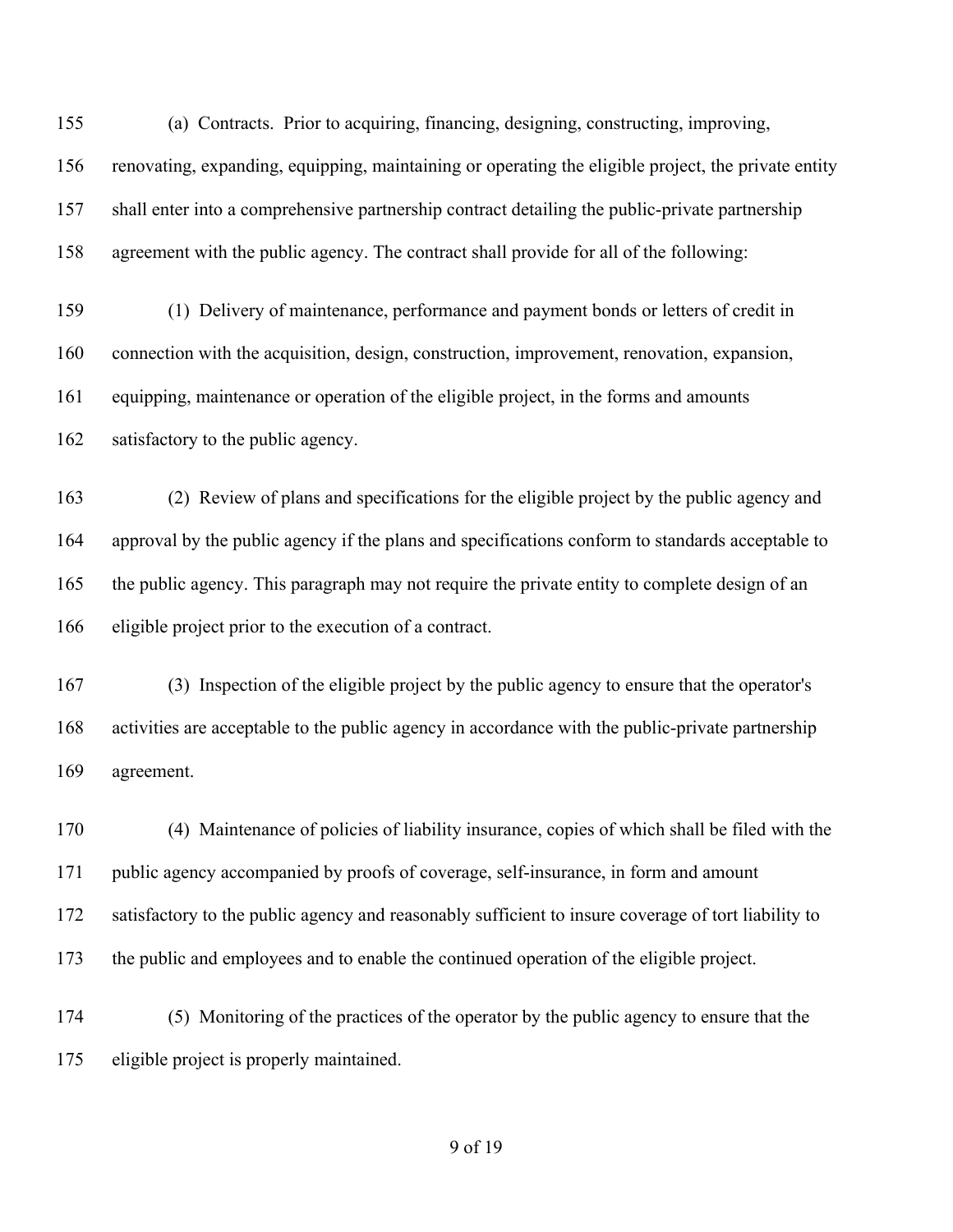(6) Reimbursement to be paid to the public agency for services provided by the public agency.

(7) Filing of appropriate financial statements on a periodic basis.

 (8) Policies and procedures governing the rights and responsibilities of the public agency and the operator in the event the contract is terminated or there is a material default by the operator. The policies and procedures shall include conditions governing assumption of the duties and responsibilities of the operator by the public agency and the transfer or purchase of property or other interests of the operator by the public agency.

 (b) Fees. The contract may provide for a user fee or service payment, or both. A copy of a service contract must be filed with the public agency. When negotiating a user fee under this section, the parties shall establish payments or fees that are the same for a person using the facility under like conditions and that will not materially discourage use of the eligible project. The execution of the contract or an amendment to the contract constitutes conclusive evidence that the user fee or service payment provided for complies with this chapter. A user fee established in the contract as a source of revenue may be in addition to or in lieu of a service payment.

 (c) Grants or loans. In the contract, the public agency may agree to make a grant, if the terms of the grant allow, or loan to the operator from an amount received from the Federal or State government or a political subdivision or from one of their agencies or instrumentalities.

 (d) Debt. A public agency may issue and sell bonds or notes for the purpose of providing funds to carry out this chapter with respect to the development, financing or operation of an eligible project or the refunding of any bonds or notes, together with any costs associated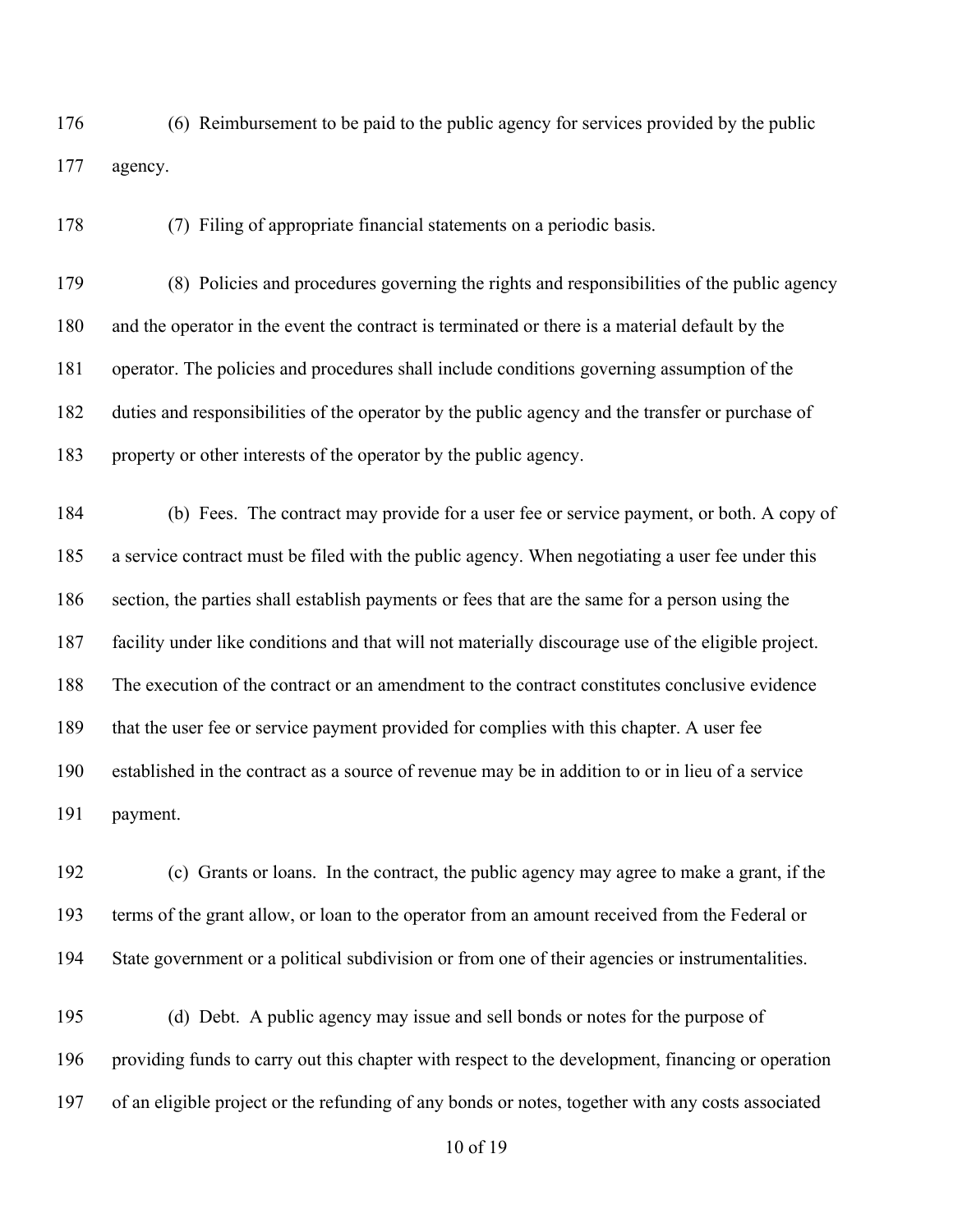with the transaction. For the purpose of financing an eligible project, the department and operator may apply for, obtain, issue and use private activity bonds available under any Federal law or program. Any bonds, debt, other securities or other financing issued for the purposes of this chapter shall not be considered a debt of the commonwealth or a pledge of the faith and credit of the commonwealth.

 (e) Duties. The contract shall incorporate the duties of the operator under this chapter and may contain other terms and conditions that the public agency determines serve the public purpose under section 6. The contract may contain any of the following:

 (1) Provisions under which the public agency agrees to provide notice of default and right to cure for the benefit of the operator and the persons specified in the notice as providing financing for the eligible project.

 (2) Other lawful terms and conditions to which the operator and the public agency mutually agree, including provisions regarding unavoidable delays or provisions providing for a loan of public funds to the operator to acquire, design, construct, improve, renovate, expand, equip, maintain or operate one or more eligible projects.

 (3) Provisions under which the authority and duties of the operator under this chapter shall cease and the eligible project is dedicated to the public agency or, if the eligible project was initially dedicated by an affected local jurisdiction, to the affected local jurisdiction for public use.

 (4) Provisions for activities, as necessary, to carry out the purposes authorized in this chapter including, but not limited to, financing, equipment installation and replacement, performance testing and operation, studies, design and engineering work, construction work,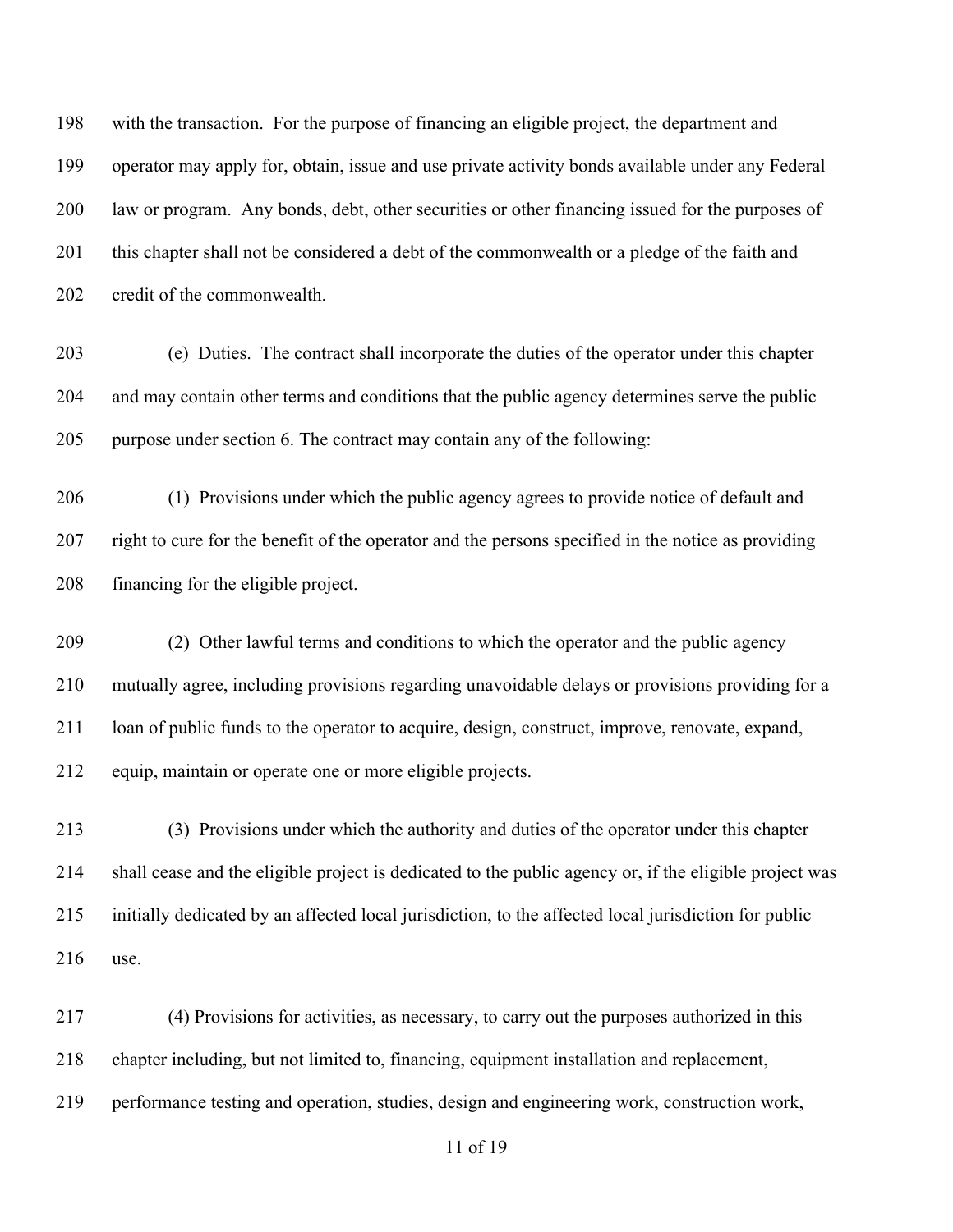ordinary repairs and maintenance and the furnishing of all related materials, supplies and services required for the eligible project and the management, operation, maintenance and repair of the eligible project.

 (f) Amendments. Change in the terms of the contract, as may be agreed upon by the parties, shall be added by written amendment.

 (g) Date. In connection with its approval of the eligible project, the public agency shall establish a date for the commencement of activities related to the eligible project. The public agency may extend the date.

 (h) Public access. Any documents created by or provided to a public agency under this chapter shall be subject to inspection and copying only to the extent required under section 10 of chapter 66 of the general laws pertaining to access to public records.

 (i) Debt capacity. A contract entered into under this chapter shall not enlarge, diminish or affect the authority otherwise possessed by the public agency to take action that would impact the debt capacity of the Commonwealth or any of its political subdivisions.

 (j) If, after negotiation with the offeror, the chief procurement officer determines that it is in the public agency's best interests, the chief procurement officer may initiate negotiations with the next most advantageous proposal from a responsible offeror, taking into consideration price, estimated life-cycle costs and the other evaluation criteria set forth in the request for proposals. The chief procurement officer shall award the public-private partnership agreement to the most advantageous proposal from a responsible offeror. Subject to the approval of the public agency, the chief procurement officer shall award the public private partnership agreement by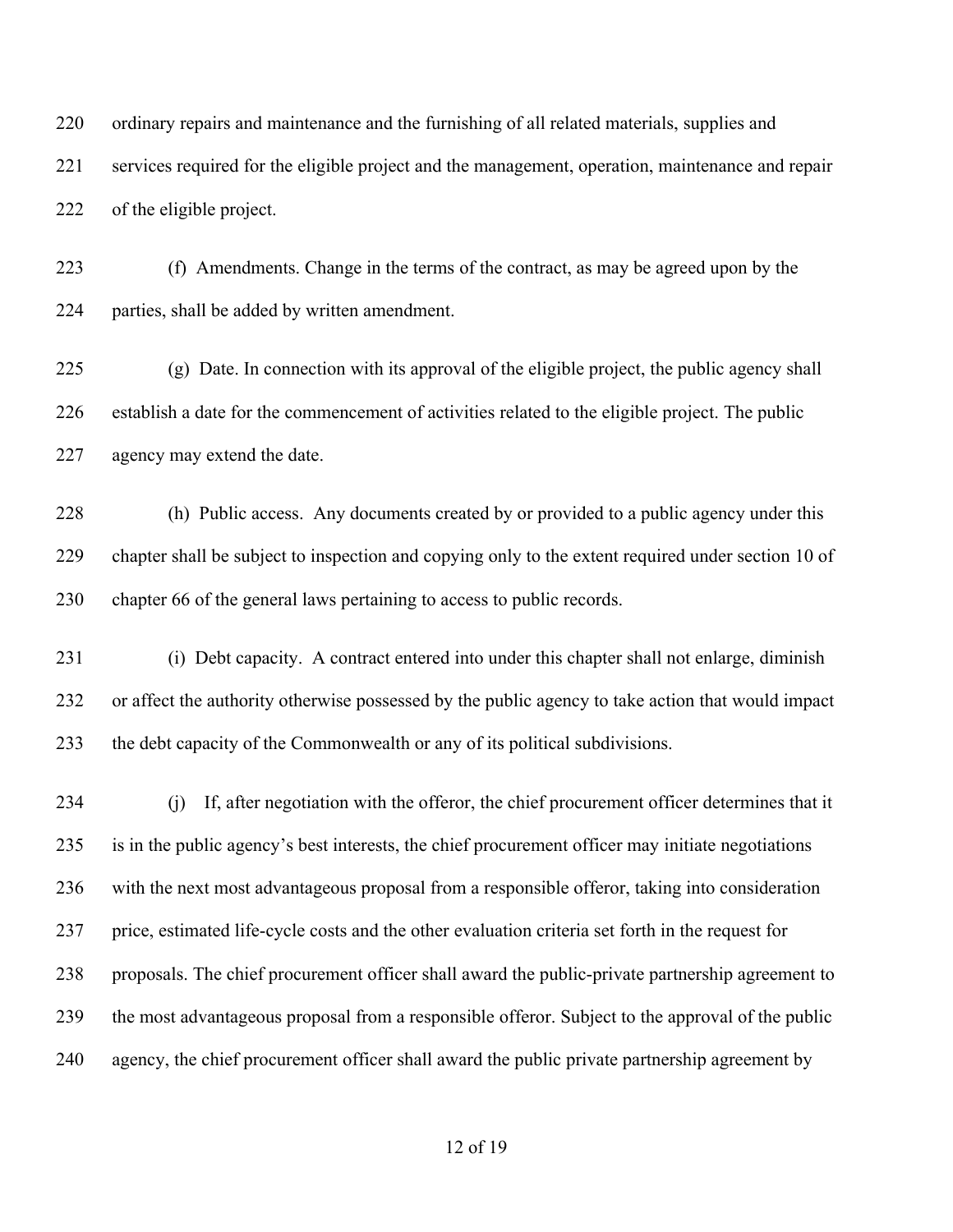written notice to the selected offeror. The parties may extend the time for acceptance by mutual agreement.

 (k) Any public-private partnership agreement awarded under this act shall be subject to the terms and conditions as the public agency shall determine to be in the best interests of the public agency. The execution of a public-private partnership agreement under this chapter shall be contingent upon, the selected offeror furnishing to the public agency performance bonds, payment bonds, and liability insurance in the form and in amounts satisfactory to the public agency.

Section 8. Term of agreement.

 (a)Notwithstanding any general or special law to the contrary, public-private partnership agreements awarded under this chapter may provide for a term, not exceeding 20 years, and an option for renewal or extension of operations and maintenance services for 1 additional term, not exceeding 10 years. The renewal or extension shall be at the sole discretion of the public agency in accordance with the original contract terms and conditions or with contract terms and conditions which are more favorable to and acceptable to the public agency.

 (b)Upon the end of the term of the public-private partnership agreement or in the event of termination of the public-private partnership agreement, the duties of the parties thereto shall cease, except for any duties and obligations that extend beyond the termination as provided in the public-private partnership agreement, and all the rights, title and interest in such eligible project shall revert to the public agency and shall be dedicated to the public agency for public use.

 (c)A public-private partnership agreement entered into under this chapter may provide that the public agency shall not be exempt from liability for payment of the costs to finance,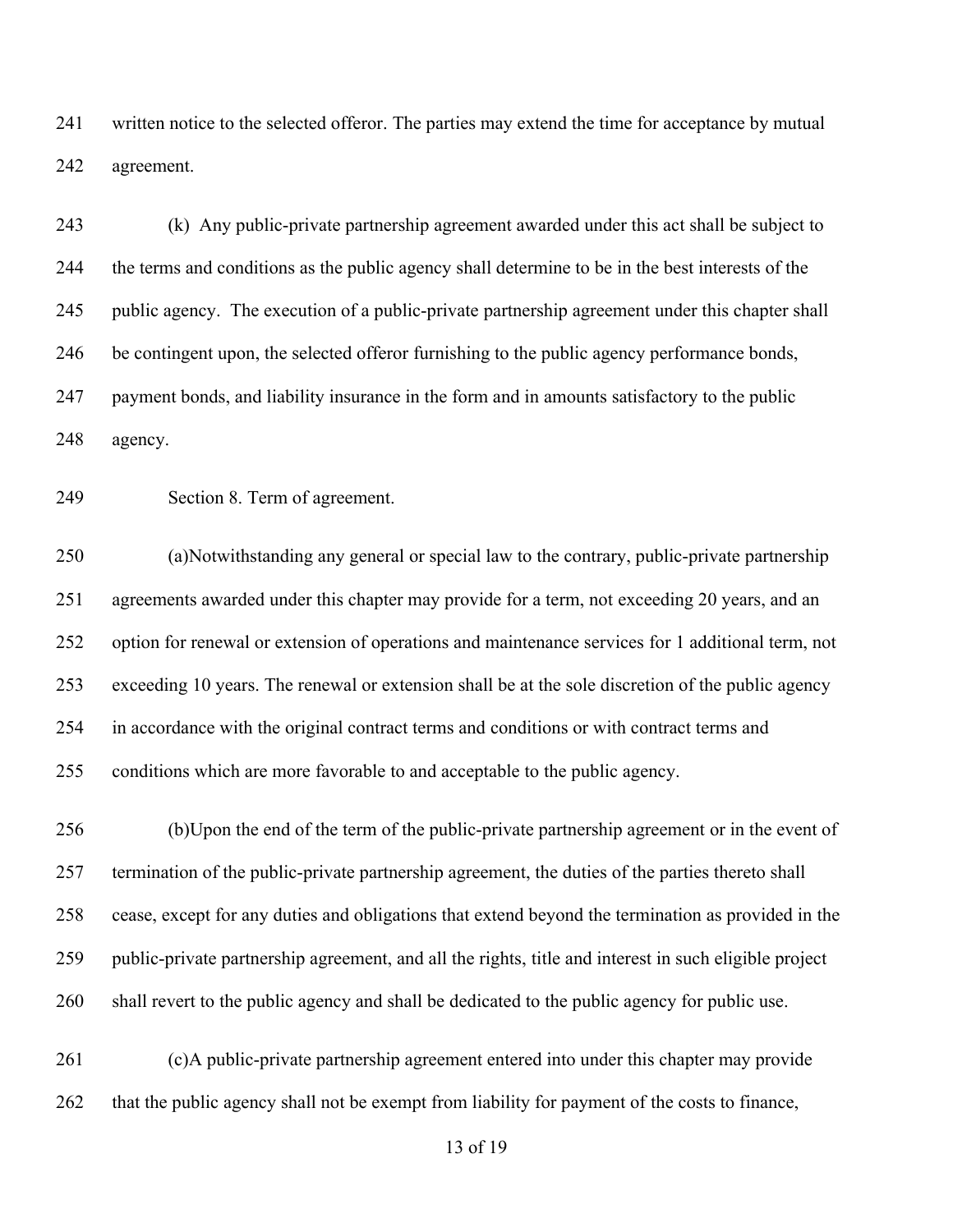permit, design and construct modifications or install new equipment and systems at the eligible project necessary to ensure the ability of the eligible project to operate in full compliance with all applicable requirements of federal, state and local law; provided, that the costs shall be amortized over a period that is no longer than the useful life of the modifications, equipment and systems. The public agency's payment obligations for all operations and maintenance services shall be conditioned on the contractor's performance of the services in accordance with all contractual terms.

Section 9. Affected local jurisdictions.

 (a) Notification. Prior to entering into a public-private partnership agreement with a responsible offeror in accordance with this chapter, the public agency shall notify each affected local jurisdiction by furnishing a copy of the proposal to each affected local jurisdiction. The responsible offeror shall reimburse the public agency for costs incurred by the agency in furnishing a copy of the proposal to each affected local jurisdiction.

 (b) Comments. Each affected local jurisdiction that is not the applicable public agency for the respective eligible project shall, within 30 days after receiving the notice, submit any comments it may have in writing on the proposed eligible project to the applicable public agency and indicate whether the facility is compatible with the local ordinance requirements and other local requirements. The comments shall be given consideration by the public agency prior to entering a public-private partnership agreement with a private entity.

Section 10. Powers and duties of operator.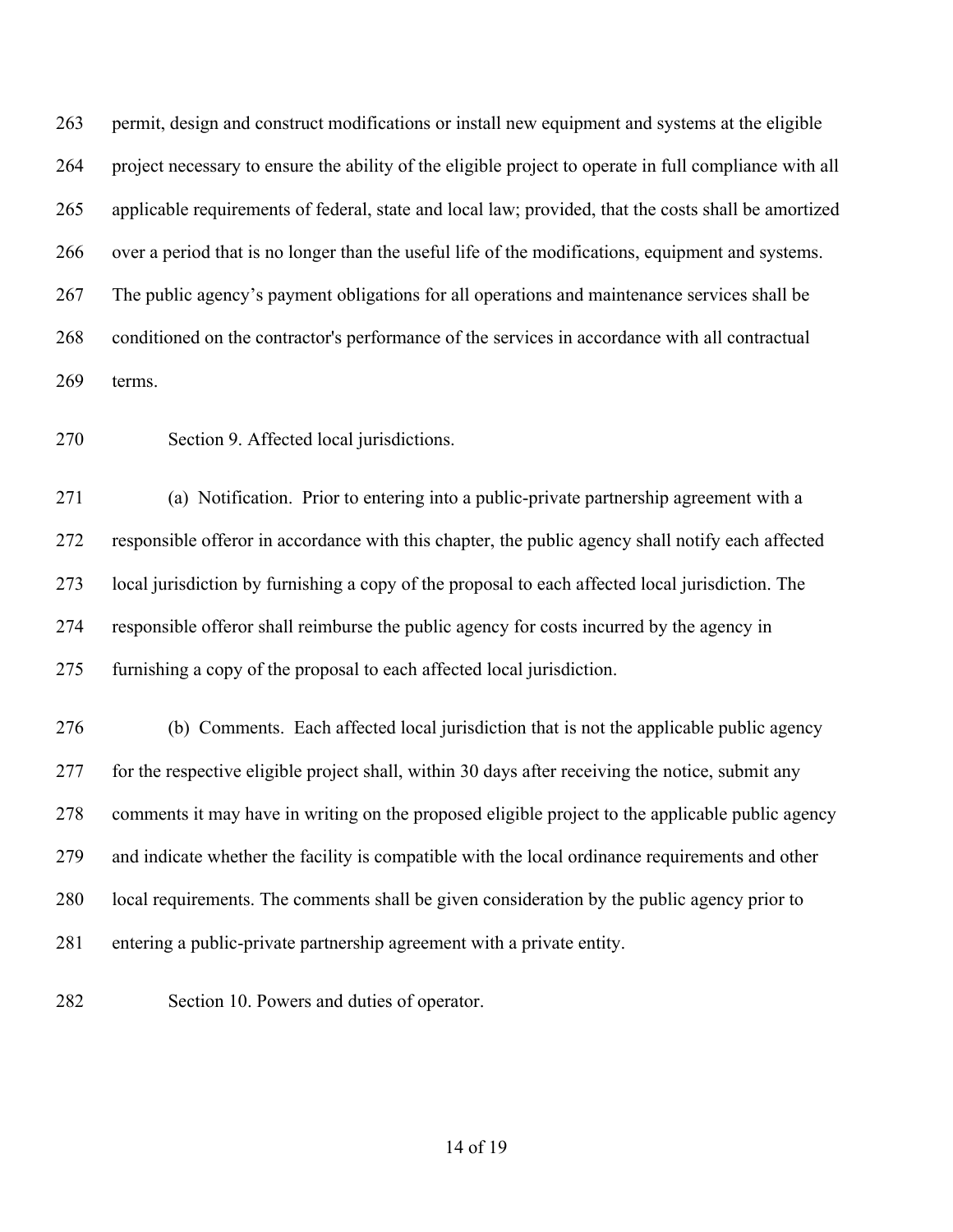| 283 | (a) Powers. The operator shall have the power to acquire, design, construct, improve,              |
|-----|----------------------------------------------------------------------------------------------------|
| 284 | renovate, maintain, expand, equip or operate the eligible project and impose and collect a user    |
| 285 | fee or enter into a service contract in connection with the use of its power.                      |
| 286 | (b) Right. The operator may own, lease or acquire any other right to use or operate the            |
| 287 | eligible project.                                                                                  |
| 288 | (c) Financing.                                                                                     |
| 289 | (1) Notwithstanding paragraph (2), any financing of the eligible project may be in an              |
| 290 | amount and upon terms and conditions as may be determined by the operator.                         |
| 291 | (2) The operator may issue debt, equity or other securities or obligations, enter into sale        |
| 292 | and leaseback transactions and secure any financing with a pledge of, security interest in or lien |
| 293 | on any or all of its property, including all of its property interests in the eligible project.    |
| 294 | (d) Operation. In operating the eligible project, the operator may do all of the following:        |
| 295 | (1) Make classifications according to reasonable categories for assessment of user fees.           |
| 296 | (2) With the consent of the public agency, make and enforce reasonable rules to the same           |
| 297 | extent that the public agency may make and enforce rules with respect to similar facilities.       |
| 298 | (e) Duties. The operator shall do the following:                                                   |
| 299 | (1) Acquire, design, construct, improve, renovate, expand, equip, maintain or operate the          |
| 300 | eligible project in accordance with the public-private partnership agreement.                      |
| 301 | (2) Keep the eligible project open for use by members of the public as appropriate based           |
| 302 | upon the use of the facility after its initial opening upon payment of the applicable user fee or  |
|     |                                                                                                    |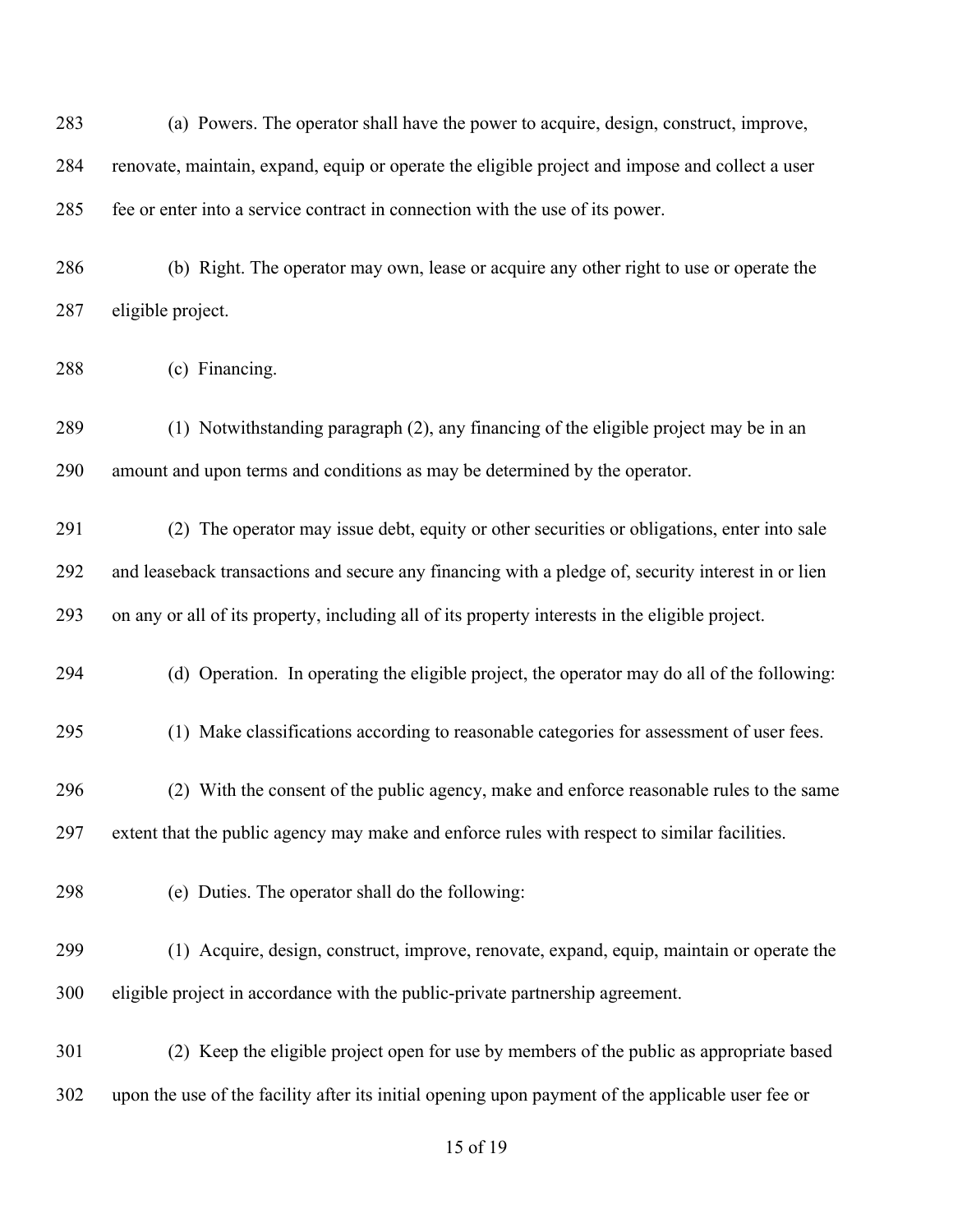| 303 | service payment. The eligible project may be temporarily closed because of emergencies or with       |
|-----|------------------------------------------------------------------------------------------------------|
| 304 | the consent of the public agency, to protect the safety of the public or for reasonable construction |
| 305 | or maintenance procedures as set forth under the public-private partnership agreement.               |
| 306 | (3) Maintain or provide by contract for the maintenance of the eligible project, if                  |
| 307 | required by the public-private partnership agreement.                                                |
| 308 | (4) Cooperate with the public agency in making best efforts to establish any                         |
| 309 | interconnection with the eligible project requested by the public agency.                            |
| 310 | (5) Comply with the public private-partnership agreement and any service contract.                   |
| 311 | (f) Additional services. This section does not prohibit an operator of an eligible project           |
| 312 | from providing additional services for the eligible project to private entities or local agencies,   |
| 313 | other than the public agency that is party to the public-private partnership agreement, if the       |
| 314 | provision of additional service does not impair the operator's ability to meet its commitments to    |
| 315 | the public agency under the public-private partnership agreement.                                    |
| 316 | Section 11. Federal, state and local assistance.                                                     |
| 317 | The public agency may obtain assistance from the Federal or State government or one of               |
| 318 | its political subdivisions for an eligible project in accordance with the purposes under section 6)  |
| 319 | and may enter into a contract in order to receive the assistance. The public agency may pay a        |
| 320 | portion of the costs of an eligible project directly or indirectly from the proceeds of a grant or   |
| 321 | loan made by the Federal or State government or one of its political subdivisions.                   |
| 322 | Section 12. Material default and remedies.                                                           |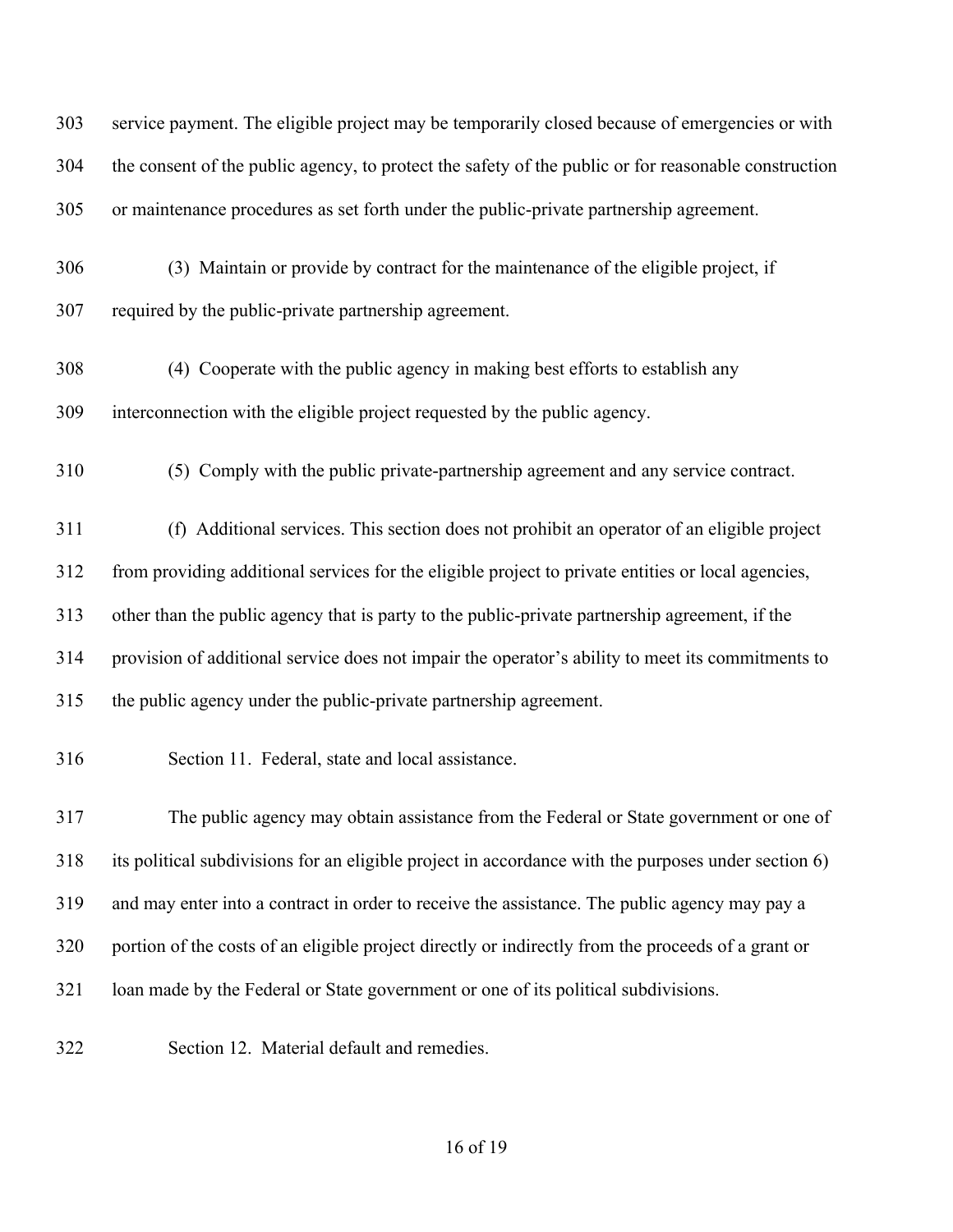(a) General rule. If there is a material default by the operator of an eligible project, the public agency may assume the responsibilities and duties of the operator, in which case it shall succeed to any right, title and interest in the eligible project, subject to any liens on revenue previously granted by the operator to any person providing financing.

 (b) Condemnation. A public agency which is a party to a partnership contract, and which has the power of condemnation under State law, may exercise the power of condemnation to acquire the eligible project in the event of a material default by the operator. A person who has provided financing for the eligible project, and the operator to the extent of its capital investment, may participate in the condemnation proceedings with the standing of a property owner.

 (c) Termination. For cause shown, the public agency may terminate the public-private partnership agreement and exercise any other rights and remedies that may be available at law or in equity.

 (d) Claims. The public agency may make or cause to be made any appropriate claims under maintenance, performance or payment bonds or lines of credit required under this chapter.

 (e) Procedure after takeover. If a public agency takes over an eligible project pursuant to (a), it may acquire, design, construct, improve, renovate, operate, expand, equip or maintain the eligible project, impose user fees, and comply with service contracts as if it were the operator. Revenue subject to a lien shall be collected for the benefit of and paid to secured parties, as their interests may appear, to the extent necessary to satisfy the operator's obligations to secured parties, including the maintenance of reserves. Liens shall be correspondingly reduced and released when they are paid off. Before a payment to or for the benefit of secured parties, the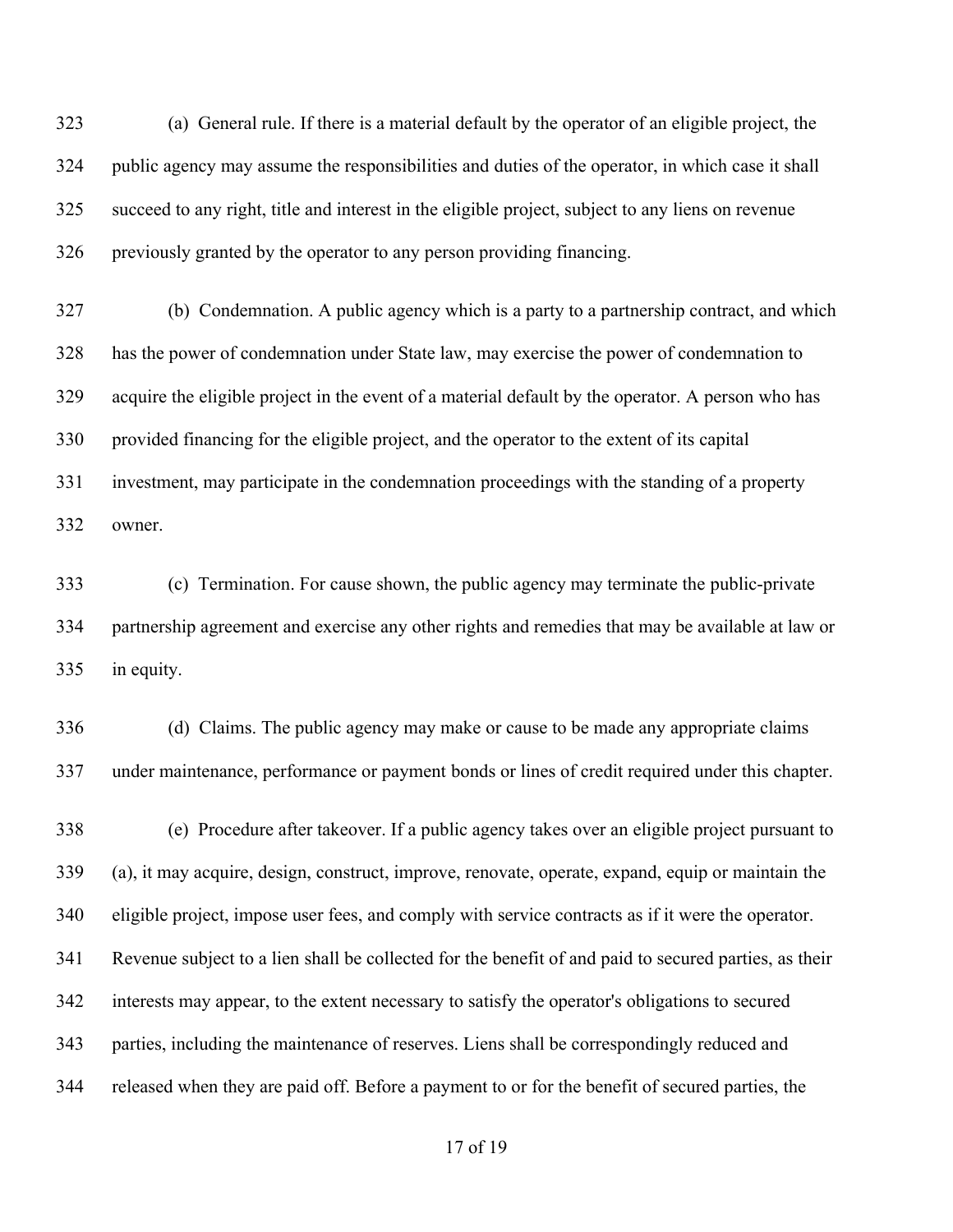| 345 | public agency may use revenue to pay current operation and maintenance costs of the eligible           |
|-----|--------------------------------------------------------------------------------------------------------|
| 346 | project, including compensation to the responsible public agency for its services in operating and     |
| 347 | maintaining the eligible project. The right to receive payment, if any, is just compensation for the   |
| 348 | eligible project. The full faith and credit of the public agency may not be pledged to secure any      |
| 349 | financing of the operator by the election to take over the eligible project. Assumption of             |
| 350 | operation of the eligible project may not obligate the public agency to pay an obligation of the       |
| 351 | operator from sources other than revenue.                                                              |
| 352 | Section 13. Utility Crossings.                                                                         |
| 353 | Notwithstanding any other provision of law, the following shall apply:                                 |
| 354 | (1) The operator and each public utility, railroad and cable television provider whose                 |
| 355 | facilities are to be crossed or affected by an eligible project shall cooperate fully in planning and  |
| 356 | arranging the manner of the crossing or relocation of the facilities.                                  |
| 357 | (2) All costs incurred by the public utility, railroad or cable television provider in                 |
| 358 | relocating, constructing or reconstructing its facilities, including temporary facilities, shall be    |
| 359 | paid by the operator.                                                                                  |
| 360 | (3) If the operator and a public utility, railroad or cable television provider are unable to          |
| 361 | agree upon costs to be paid by the operator under paragraph $(2)$ , the department of public utilities |
| 362 | of the Commonwealth shall determine the amount of the payment to be made by the operator.              |
| 363 | Section 14. Governmental immunity.                                                                     |
| 364 | This chapter shall not be construed or deemed to constitute a waiver of the governmental               |
| 365 | immunity of a public agency or an affected local jurisdiction with respect to participation in or      |